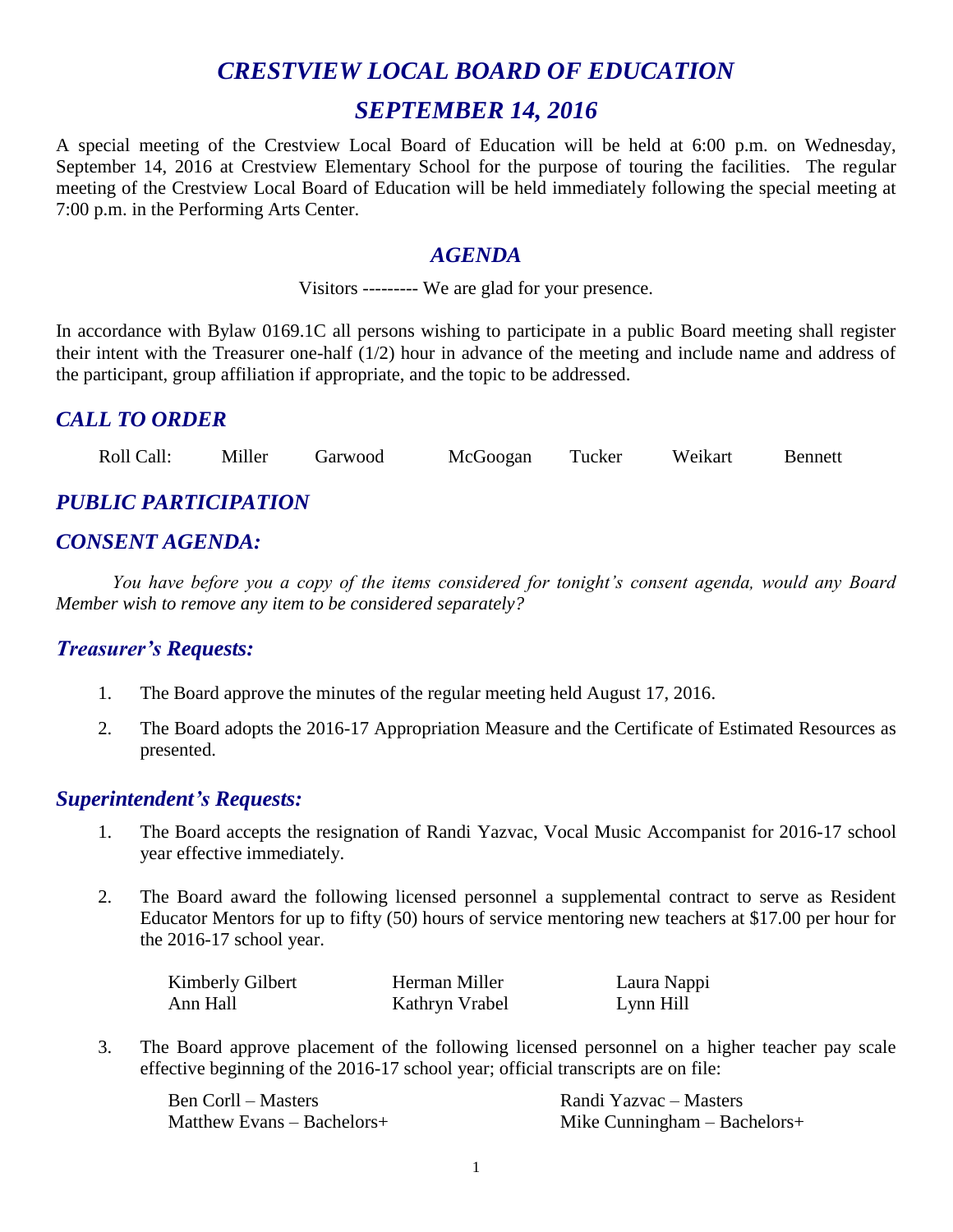4. The Board grant supplemental contracts to the following licensed personnel for the 2016-2017 school year as per salary schedule for the assignment designated pursuant to O.R.C. 3313.53; all required reports are on file:

Herman Miller- CMS Math Club Coach Erica Guerrier – Detention Monitor David MacKay - CMS  $7<sup>th</sup>$  Grade Boys Basketball Ann Hall – CHS Spanish Club Advisor Katie Hawkins- CHS Asst. Girl Varsity Soccer Randi Yazvac – CMS Drama Club Veronica Kotel – CHS Chemistry Club Advisor Allison Lemaster – CMS Fall Sports  $5^{th}/6^{th}$ 

5. The Board grant pupil activity contracts to the following nonteaching personnel for the 2016-2017 school year as per salary schedule for the assignment designated pursuant to O.R.C. 3313.53; all required reports are on file:

Gerard Grimm - CMS Track Assistant Joseph Golden – CHS JV Boys Basketball Coach Gerard Grimm – CHS Freshman Boys Basketball Kyle Gruszecki – CHS JV Baseball Coach Richard Stelts – Performing Arts Center Manager

6. The Board approve the following as non-paid volunteers for the 2016-17 school year; pending receipt of all required reports:

Stephanie Stewart – Volunteer Girls Volleyball Assistant Damien Beebout- Volunteer Girls Assistant Soccer Coach

- 7. The Board approve bus routes and stops for the 2016-17 school year and to authorize the Superintendent and Transportation Supervisor to adjust routes and stops during the 2016-17 school year as necessary.
- 8. The Board grant tuition reimbursement contracts to the following licensed personnel as per the 2015- 18 CEA Negotiated Agreement, in the amount of \$100.00 per semester hour or \$75.00 per quarter hour, for hours satisfactorily completed during the 2015-16 school year:

| <b>Brady Amerson</b> | 19 Semester Hours | Randi Yazvac     | 15 Semester Hours |
|----------------------|-------------------|------------------|-------------------|
| Matt Evans           | 15 Semester Hours | Allison Lemaster | 9 Semester Hours  |
| Phylicia Joy         | 15 Semester Hours |                  |                   |
| Ben Corll            | 27 Semester Hours |                  |                   |

9. The Board approve the following certificated personnel be placed on the approved substitute list for the 2016-17 school year, be granted a limited teaching contract, substitute basis only, according to salary schedule; all required reports are on file:

#### *High School, Middle School & Elementary School*

Rodney Chapman – General Education Karen Cyrus – General Education Laura Hardenbrook – General Education Bethany Quetot – Integrated Language Arts (7-12)

#### *Tutoring/Home Instruction*

Julie Geiss – Elementary 1-8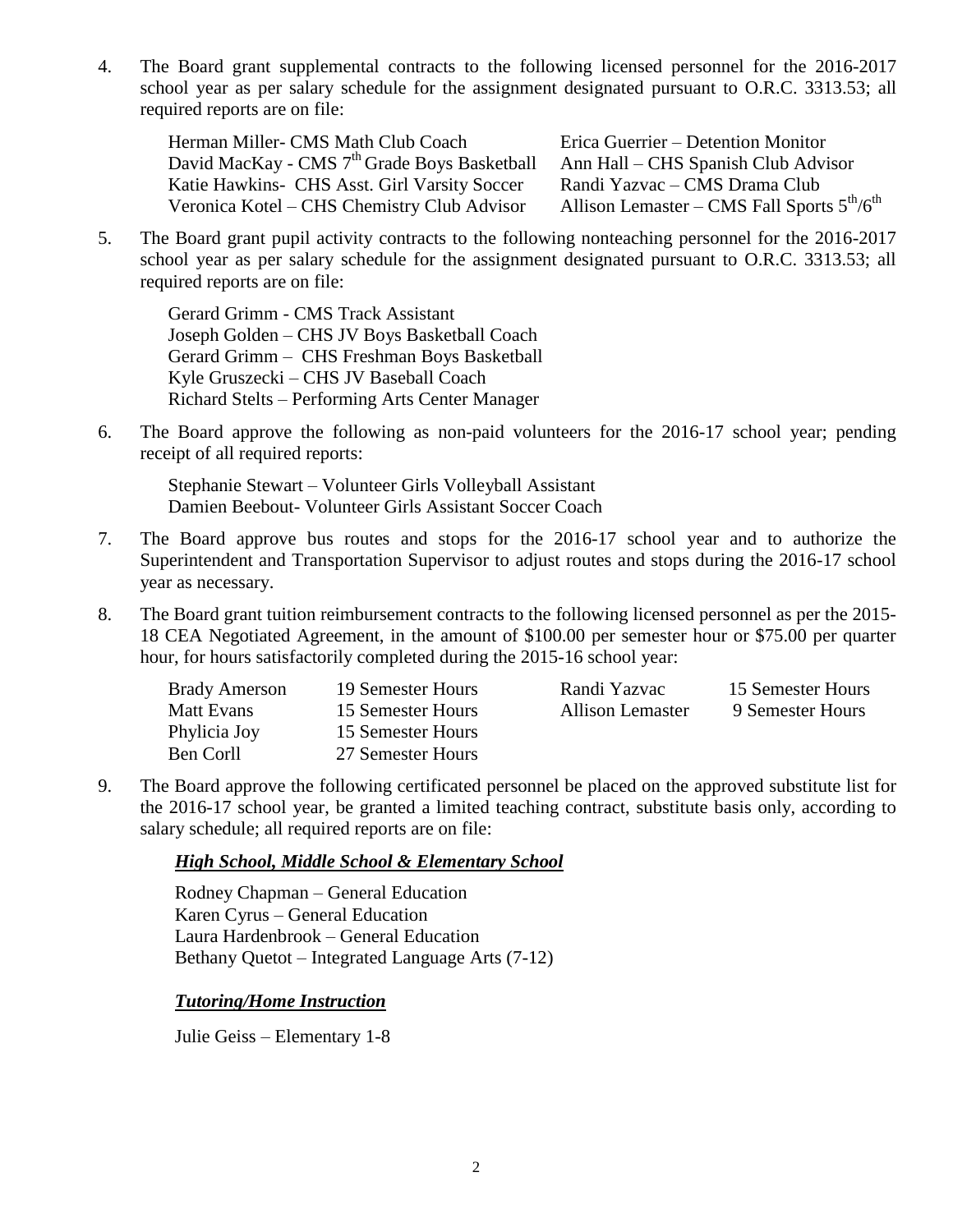10. The Board approve the following non-teaching personnel be placed on the approved substitute list for the 2016-17 school year, substitute basis only, according to wage rate for the assignment designated; all required reports are on file:

#### *Secretaries*

Karen Sapp…..Jaime Hancox

*Cafeteria Cooks, Cashiers, Servers and Dishwashers*

Jaime Hancox

#### *Bus Drivers*

Richard Cochran – (effective 9/7/2016) Salvatore Colundrello Timothy Palmer

11. The Board approve the following field trip requests for out of state for the 2016-17 school year:

CMS Students - Byham Theater, Pittsburgh, PA CMS Students – Carnegie Mellon University, Pittsburgh, PA Kennywood Park, West Mifflin, PA

12. The Board approve the retirement resignation of Kenneth Floor, Supervisor Transportation/Warehouse, effective November 30, 2016.

### **END of CONSENT AGENDA**

Recommend: The Board approve the consent agenda as presented:

| Moved by | second by | to approve consent agenda. Vote yes: |                |          |  |
|----------|-----------|--------------------------------------|----------------|----------|--|
| Vote no: |           | Absent:                              | Motion carried | . Failed |  |

## *Treasurer's Requests/Recommendations not included in Consent Agenda:*

1. Recommend: The Board approve financial reports and investments as prepared and presented.

Moved by \_\_\_\_\_, second by \_\_\_\_\_. Vote yes: \_\_\_\_\_, \_\_\_\_\_, \_\_\_\_\_, \_\_\_\_\_, \_\_\_\_\_. Vote no: \_\_\_\_,  $\frac{1}{\sqrt{2\pi}}$ ,  $\frac{1}{\sqrt{2\pi}}$ ,  $\frac{1}{\sqrt{2\pi}}$ ,  $\frac{1}{\sqrt{2\pi}}$ ,  $\frac{1}{\sqrt{2\pi}}$ ,  $\frac{1}{\sqrt{2\pi}}$ ,  $\frac{1}{\sqrt{2\pi}}$ ,  $\frac{1}{\sqrt{2\pi}}$ ,  $\frac{1}{\sqrt{2\pi}}$ ,  $\frac{1}{\sqrt{2\pi}}$ ,  $\frac{1}{\sqrt{2\pi}}$ ,  $\frac{1}{\sqrt{2\pi}}$ ,  $\frac{1}{\sqrt{2\pi}}$ ,  $\frac{1}{\sqrt{2\pi}}$ 

- 2. Recommend: The Board accept donations from:
	- a. Scott & April Stear/Stear Stump Removal \$ 50.00 for CHS Football game ball b. NDC Heating & Cooling  $$100.00$  for CHS Football game ball c. Jean Cusick-Gallagher, Clark & Carney  $$100.00$  for CHS Football game ball d. FEO Farm Kennels  $$ 50.00$  for CHS Football game ball e. Columbiana Community Foundation \$5,000.00 to CHS English for Speakers f. Columbiana Community Foundation \$8,400.00 to CHS Drama Club for sound system g. Nick Mays Crestview Sign at State Route 7 Moved by \_\_\_\_\_, second by \_\_\_\_\_. Vote yes:  $\_\_\_\_\_\_\_\_\_\_\_\_\_\_\_$  \_\_\_\_\_, \_\_\_\_\_, \_\_\_\_\_. Vote no:  $\_\_\_\_\_\_\$ \_\_\_\_, \_\_\_\_\_, \_\_\_\_\_\_, Absent: \_\_\_\_\_, \_\_\_\_\_. Motion carried \_\_\_\_\_. Failed \_\_\_\_\_.